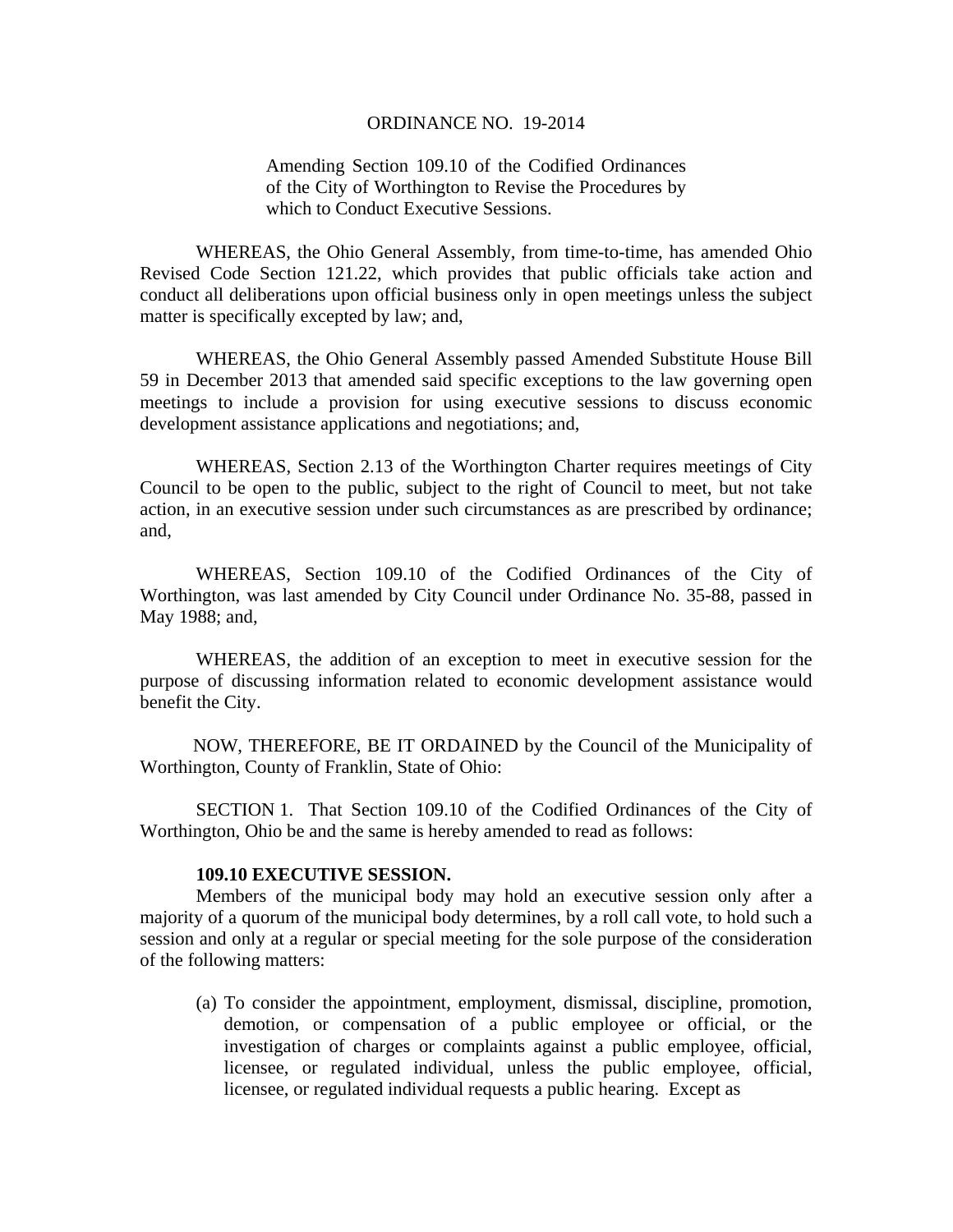### ORDINANCE NO. 19-2014

otherwise provided by law, the municipal body shall not hold an executive session for the discipline of an elected official for conduct related to the performance of the elected official's duties or for the elected official's removal from office.

- (b) To consider the purchase of property for public purposes, or for the sale of property at competitive bidding, if premature disclosure of information would give an unfair competitive or bargaining advantage to a person whose personal, private interest is adverse to the general public interest. No member of a public body shall use this division as a subterfuge for providing covert information to prospective buyers or sellers. A purchase or sale of public property is void if the seller or the buyer of the public property has received covert information from a member of the municipal body that has not been disclosed to the general public in sufficient time for other prospective buyers and sellers to prepare and submit offers.
- (c) Conferences with an attorney for the City concerning disputes involving the City that are the subject of pending or imminent court action.
- (d) Preparing for, conducting, or reviewing negotiations or bargaining sessions with public employees concerning their compensation or other terms and conditions of their employment.
- (e) Matters required to be kept confidential by Federal law or regulations or State statutes.
- (f) Details relative to the security arrangements and emergency response protocols for the City, if disclosure of the matters discussed could reasonably be expected to jeopardize the security of the City or of any City office.
- (g) To consider negotiations for economic development assistance, which may include information such as marketing plans, specific business strategies, production techniques, trade secrets, or personal financial statements, or related to negotiations with other political subdivisions as to requests for economic development assistance. The information considered in executive session must be directly related to economic development assistance which may be provided by the City, or involving public infrastructure improvements or the extension of utility services directly related to an economic development project.

If a municipal body holds an executive session pursuant to subsection (a) hereof, the motion and vote to hold that executive session shall state which one or more of the approved purposes listed in subsection (a) hereof are the purposes for which the executive session is be held, but need not include the name of any person to be considered at the executive session.

If a municipal body holds an executive session to consider any of the matters listed in subsections (b) to (g) hereof, the motion and vote to hold that executive session shall state which one or more of the approved matters listed in those subsections are to be considered at the executive session.